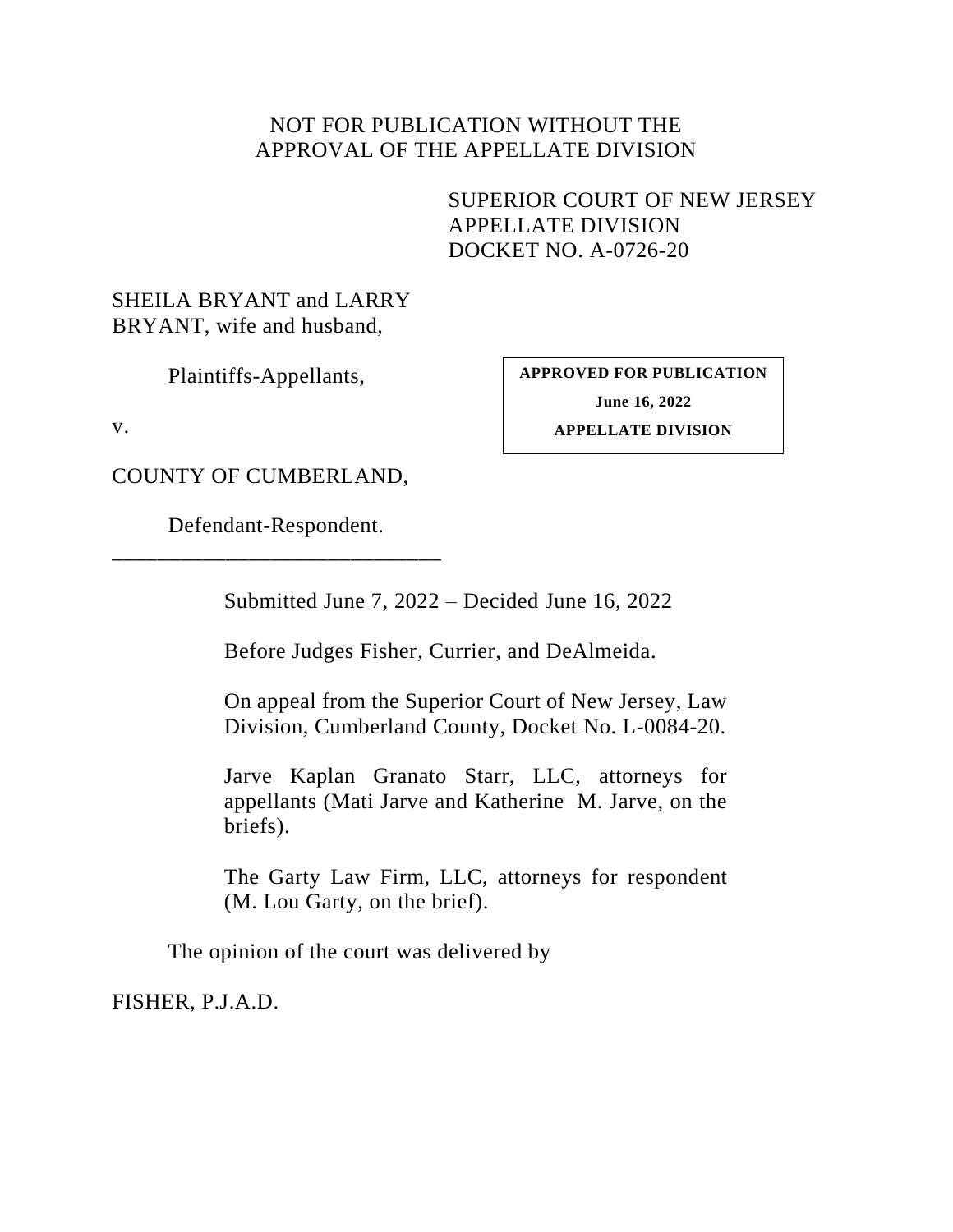In a matter of first impression, we hold that service of a Tort Claims  $Act<sup>1</sup>$ notice of claim on a county is sufficient when sent to the county clerk rather than the board of county commissioners.

Plaintiff Sheila Bryant and her husband filed this personal injury action in February 2020, alleging Cumberland County's negligence caused her to slip and fall in the county courthouse parking lot nearly two years earlier. Rather than answer the complaint, the County moved to dismiss or, in the alternative, for summary judgment, asserting that plaintiffs failed to comply with the Tort Claims Act's notice requirements. The County did not claim some infirmity in the notice's form or content; it argued instead that the notice was not properly served because plaintiffs sent it to the County Clerk instead of the Clerk of the Board of County Commissioners. 2

In her written opinion, the trial judge correctly focused on those parts of the Tort Claims Act that govern the manner of service of a notice of claim. N.J.S.A. 59:8-7 is specific about how to serve the State, calling for its submission to either the Attorney General or "the department or agency involved

 $1$  N.J.S.A. 59:1-1 to 12-3.

<sup>&</sup>lt;sup>2</sup> The entities once known as boards of chosen freeholders are now known as boards of county commissioners. See L. 2020, c. 67 (effective Jan. 1, 2021).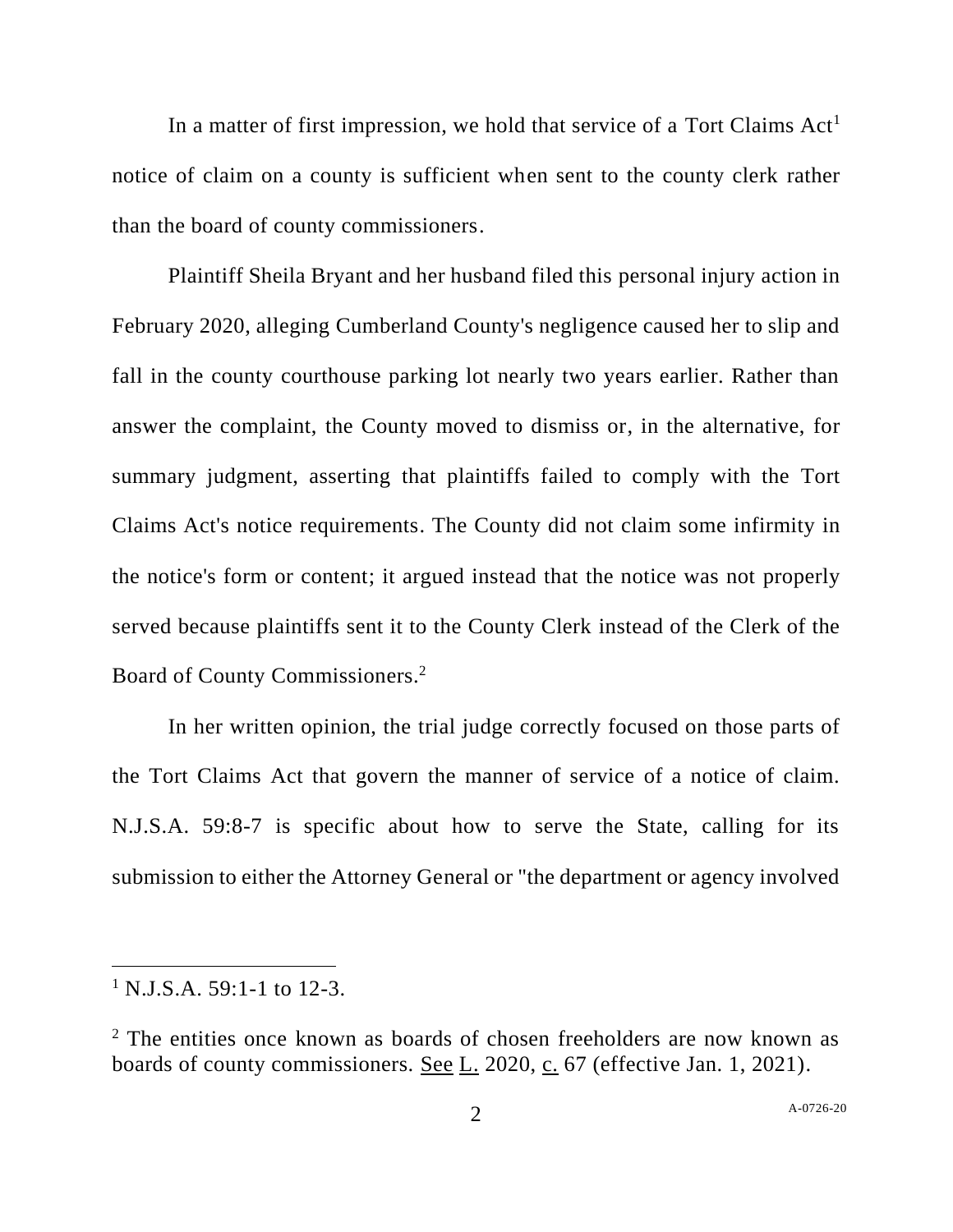in the alleged wrongful act or omission." But, as for "local public entit[ies]," defined as including all public bodies except the State, N.J.S.A. 59:8-2, the Act requires only that the notice of claim be filed with "that entity," N.J.S.A. 59:8- 7, or "the entity," N.J.S.A. 59:8-10, without further elaboration. And so, there is nothing in the Tort Claims Act that would identify for a claimant the particular county office or officer to be served with the required notice of claim; in fact, the Act does not even suggest there is just one county office or officer that fits the bill.

In her thorough opinion, the trial judge considered the various roles performed by county clerks and boards of county commissioners. The judge concluded that because it is the governing body and would "oversee litigation against the County," it was Cumberland's Board of County Commissioners and not its County Clerk that had to be served, even though the judge also recognized the County Clerk "is an entity within the County that acts on behalf of the County for some functions[.]"

There is some logic in the trial judge's approach and in her conclusion that the Board of County Commissioners is the office within the County that would bear the responsibility for overseeing the litigation, and we would agree that the Board of County Commissioners was an appropriate entity upon which to serve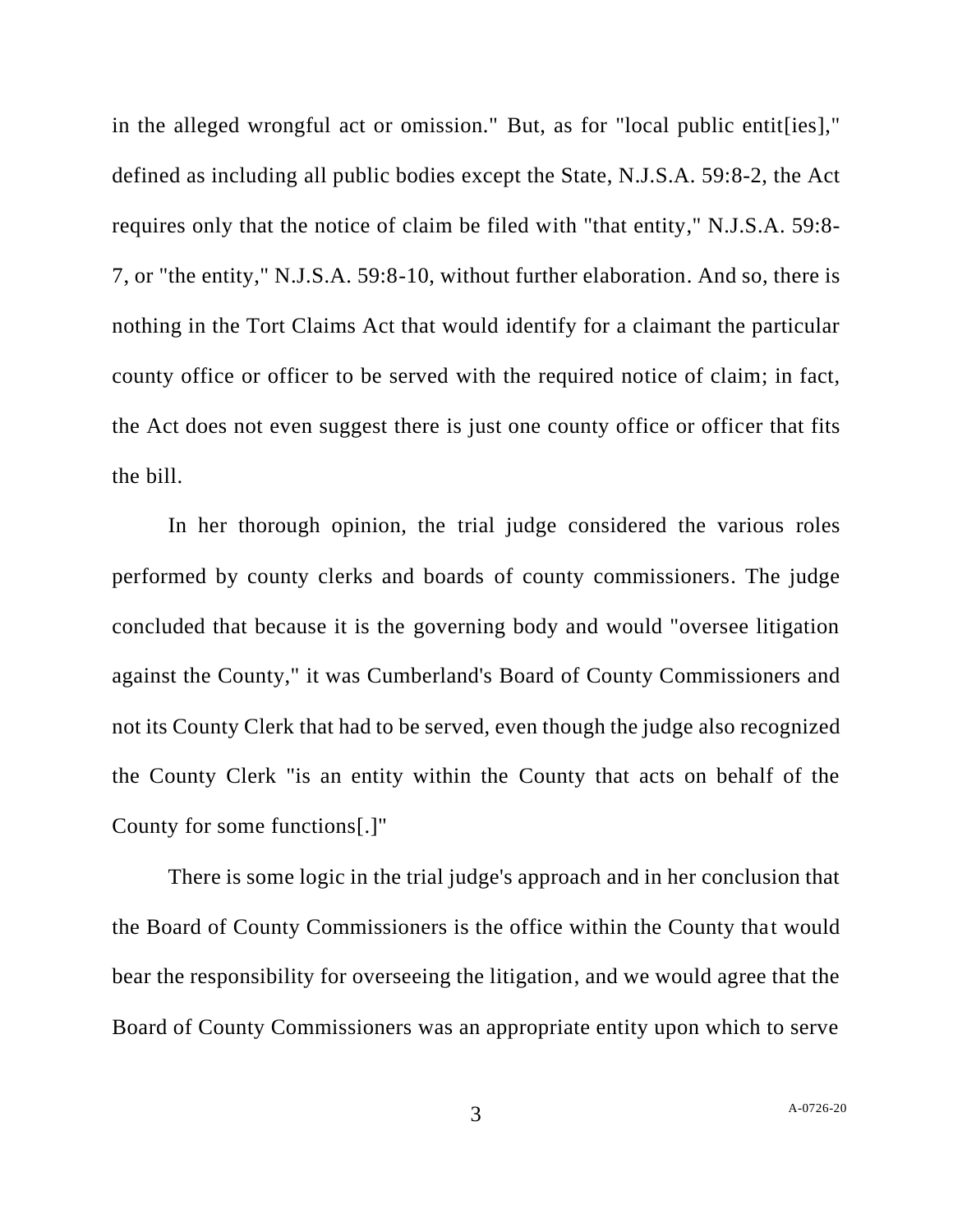a notice of claim. But we also cannot overlook that a litigant's failure to draw the same conclusion – without any guidance from the Tort Claims Act – would lead to the barring of a meritorious claim.

We find nothing in the broad phrasing of N.J.S.A. 59:8-7 and -10 to suggest, as the County argues, that it is only the clerk of the board of county commissioners that a plaintiff must serve with a notice of claim. If that is what the Act intended, then it could have said so. We also find nothing in these provisions to foreclose the possibility that the Legislature may have intended that more than one county office or officer could represent the county for purposes of receiving a notice of claim. This is suggested as well by Rule 4:4- 4(a)(8), which allows for service of process on public bodies other than the State by personally serving the summons and complaint on "the presiding officer or on the clerk or secretary thereof." Our courts have not previously considered or construed Rule 4:4-4(a)(8), but its plain language plausibly supports the notion that there is, in fact, more than one person who may accept service of a summons and complaint for a county and that one of those persons would be "the clerk . . . thereof," a phrase that may reasonably be understood as connoting the county clerk. We have not been provided with a principled reason for concluding that the Tort Claims Act's requirements for service of a notice of claim on a county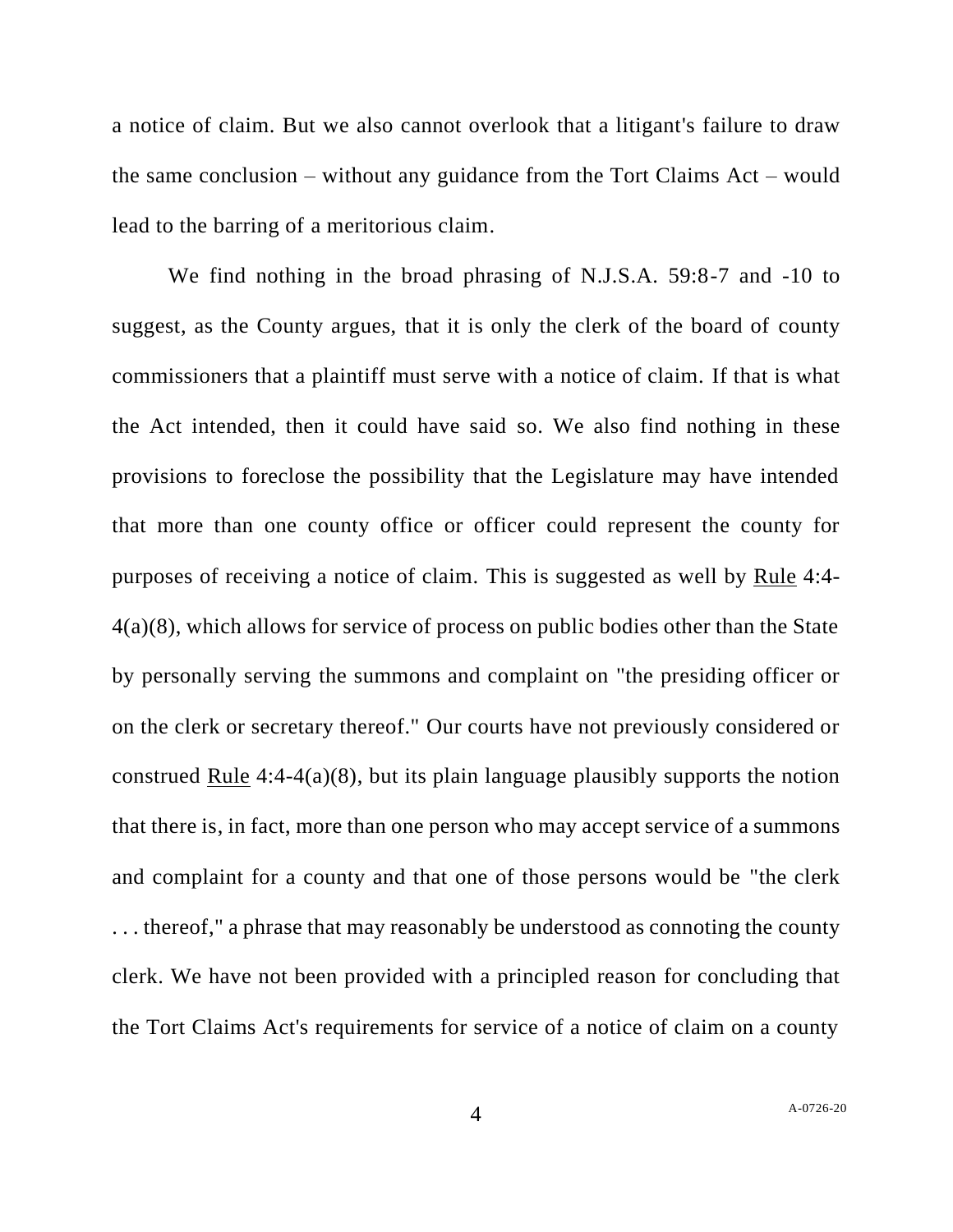are more exacting than Rule 4:4-4's requirements, which have constitutional underpinnings, for serving a summons and complaint on a county.

In short, the Tort Claims Act failed to identify who it is a claimant must serve with a notice of claim when suing a county. And, to be sure, it is a matter best cleared up by the Legislature. See Plastic Surgery Ctr., P.A. v. Malouf Chevrolet-Cadillac, Inc., 241 N.J. 112, 113 (2020); E.C. v. Inglima-Donaldson, 470 N.J. Super. 41, 56 (App. Div. 2021). Until then, however, we believe the question should be answered in a way that promotes fairness to all parties. In the final analysis, the notice provisions of the Tort Claims Act were not intended "as 'a trap for the unwary.'" H.C. Equities, L.P. v. County of Union, 247 N.J. 366, 383 (2021) (quoting Murray v. Brown, 259 N.J. Super. 360, 365 (Law Div. 1991)). When plaintiffs mailed their notice of claim, all they had for guidance were the Act's provisions that the notice had to be sent to the "entity" they intended to sue.<sup>3</sup> See N.J.S.A. 59:8-7 and -10. Because there is a certain logic to serving a county by serving its county clerk – just as service of a notice on a municipality would logically be forwarded to the municipal clerk – we conclude

<sup>&</sup>lt;sup>3</sup> In her written opinion, the judge referred to the county website as a source of information about where to serve a notice of claim. But, even assuming a county may decide on its own where a notice of claim must be sent, even now, after the trial court's decision in this matter, Cumberland County's website gives no direction to the public as to where it believes a notice of claim should be sent.